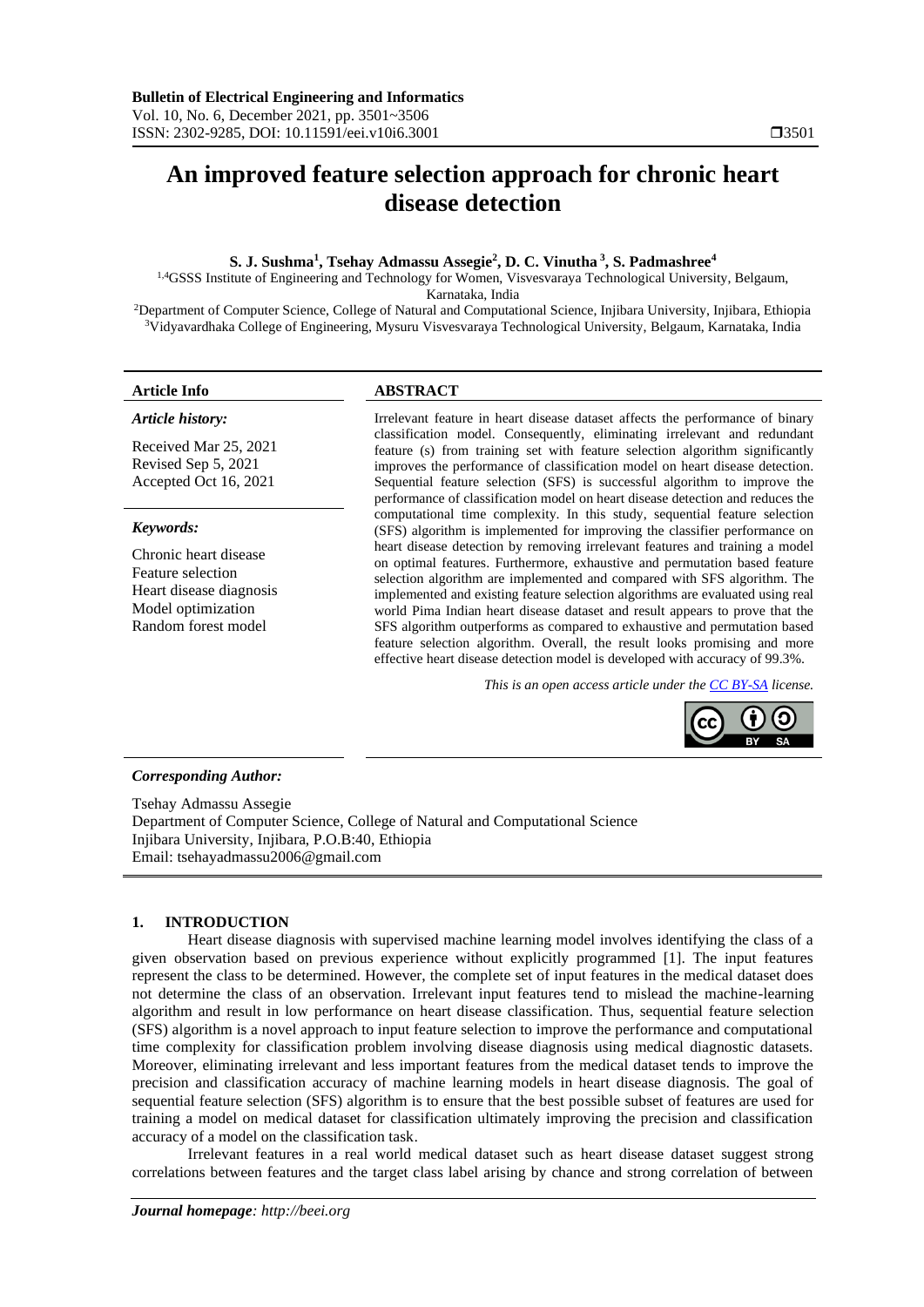features tends to deteriorate the classification accuracy of model [2]-[4]. Moreover, large number of features in a dataset significantly increases computational time complexity without corresponding model performance improvement. Consequently, training classification model with smaller and optimal feature subset tends to improve classification performance. Thus, we have proposed an efficient sequential feature selection algorithm for selecting the relevant and more important feature subset among the larger input feature in a real world dataset for improving the performance of machine learning model for classification task. Dealing with a large number of features brings us to reduction of the dimensionality of dataset features [2]. More features in training set tend to make models more complex to learn and difficult to interpret the classification performance. In addition to model complexity, more features tend to lead model overfitting.

In this study, we primarily focused on heart disease classification model optimization with input feature selection. The problem of supervised learning is to approximate the functional relationship f() between an input  $X=[X_1, X_2, ..., X_N]$  and output Y called the class label on a memory of data points {X<sub>i</sub>,  $Y_{i}$ } for i={1,...,N} where  $X_i$  is input vector and d  $Y_{i}$ , is a real number. However, some of the input features are irrelevant in medical diagnosis datasets. For example, patient ID is not relevant for machine learning model. Moreover, using all input features requires sufficient time and irrelevant features introduce overhead time complexity and result in lower classification accuracy. Thus, this study, introduces sequential feature selection algorithm for optimizing heart disease classification accuracy of random forest model. We implemented exhaustive, correlation and permutation based features selection algorithm to compare with the proposed feature selection algorithm by employing real world Pima Indian heart disease dataset data repository for testing the classifier model performance.

#### **2. LITREATURE REBVIEW**

Numerous research works have shown that large number of feature have impact on performance of supervised machine learning model for classification. Recent literature review by [5]-[7] summarized the current optimization approaches employed for improving the performance of supervised machine-learning algorithms on medical dataset classification tasks. In the study, the authors suggested that the application of model optimization methods such as parameter tuning, correlation based feature selection and dimensionality reduction with principal component analysis (PCA) have significant importance for improving the performance of supervised machine learning model on medical dataset classification task. Moreover, irrelevant input features induce extra computational cost such as processor time and memory space. Moreover, irrelevant feature lead to model overfitting, where the learning model performs good on training set as compared to the test set. Thus, irrelevant feature not only incur additional computational cost, but also mislead the model and ultimately results in low performance on disease classification.

The researchers studied the effect of high dimensional dataset on the performance of supervised classification model [8], [9]. The authors proposed an information gain based (IFG) feature selection algorithm for reducing a high dimensional input feature for improving classification performance of Naïve Bayes classification algorithm on text data classification. Moreover, the authors carried out an extensive experiment test on the classification performance of the proposed model and the experimental result appears to prove that information gain based feature selection improved the classification performance of Naïve Bayes model on text dataset classification. Moreover, the computational time and storage space required for training and testing the proposed text classification model is lower as compared to the complete high dimensional input feature. In heart disease diagnosis, our purpose is to infer the relationship between the symptoms, input features and their corresponding class label (heart disease positive or heart disease negative). If mistakenly one feature is included in model training, this the learning model comes to false conclusion due to mistakenly included feature for training.

Feature selection significantly reduces the computational costs such as computational time complexity and memory space requirement. A review on the effect of input features in [10]-[12] suggested that feature selection algorithms are categorized into two categories namely, filter and wrapper approach. The filter approach assigns weight to each feature subset and based on the weight value assigned to each feature subset, the optimal feature set is selected for training a classification model. The weight is determined based on distance, statistical method such as correlation between a given feature set and the target or class label. The features with higher weight are selected as optimal feature set and the classification model is trained on the selected feature set. The motivation for feature selection in medical dataset classification is that, since the goal of medical diagnosis model is to approximate the underlying relationship between the input features or symptoms and the class label, ignoring those input features with little effect on the class label leads to better performance.

A current literature review in [13], [14], related to the dimensionality reduction problem in medical dataset classification showed that the issue of irrelevant feature on the accuracy of classification model is still an ongoing and open research issue. Developing classification model with higher accuracy on medical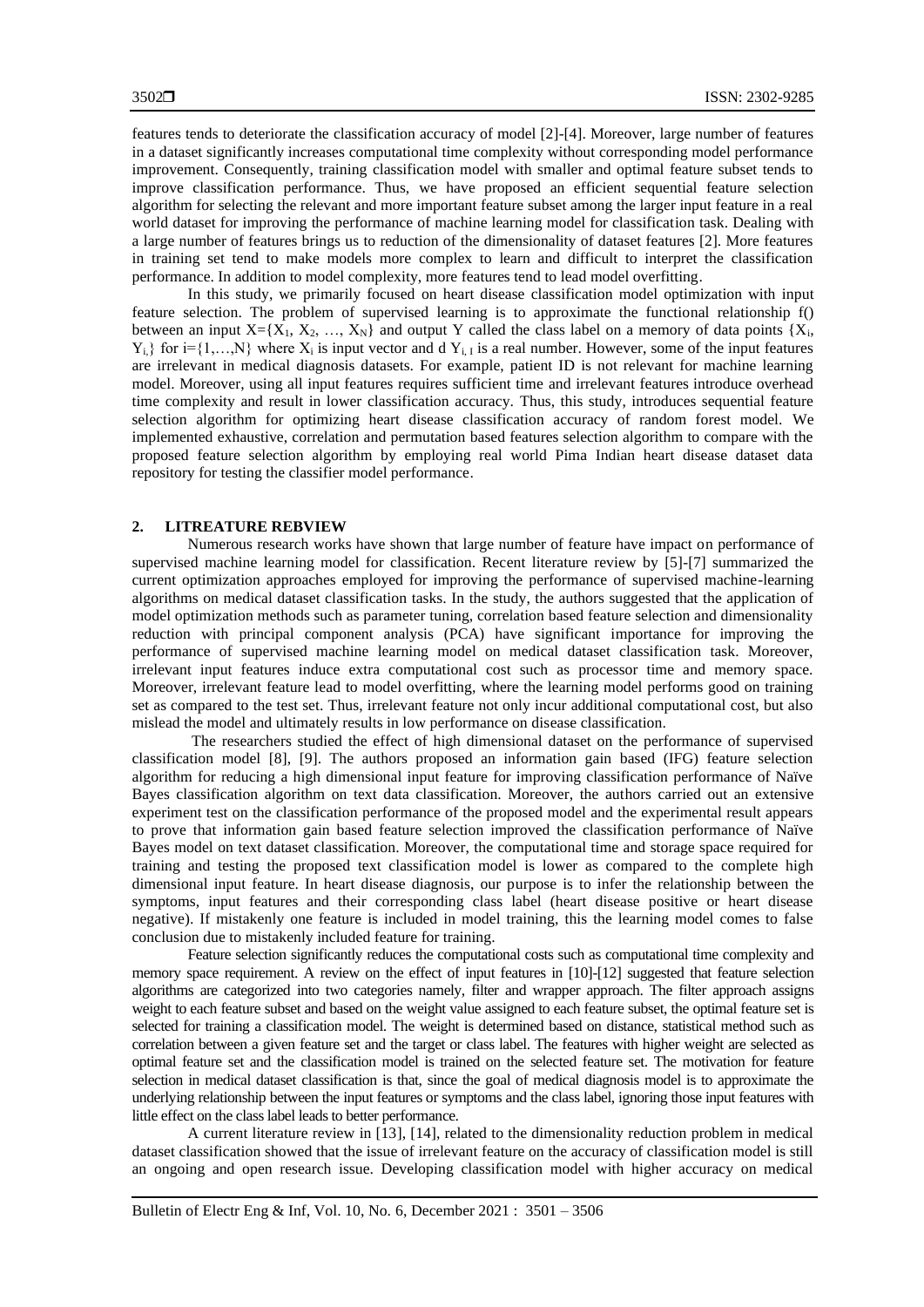dataset is one of the major concern of automated medical diagnosis systems. In [15]-[18], the researchers further investigated the performance of machine learning model with various feature selection methods. The methods employed for feature selection include the PCA, statistical method such as chi-squared test for selecting relevant features in a medical dataset. The PCA is employed for reducing the dimensionality of the feature before training model on a medical dataset for classification. The authors carried out extensive experiment, experimental result appears to prove that more accurate, and effective heart disease classification model is achieved with feature selection. Overall, the classification accuracy 85% is achieved when feature selection is applied on heart disease dataset.

Dimensionality reduction is the most important and popular approach for noise reduction (removing irrelevant features) and redundant features [19]-[25]. Moreover, input feature extraction method such as PCA reduces the dimensionality of the original or the complete input feature by projecting the original input feature space into a new constructed feature space, preserving the combinations in original feature space. Thus, principal component analysis is important to visualize a high dimensional dataset and investigate the relationship among input feature subset. However, finding overall, optimal input feature subset incurs additional computational overhead, because we employ exhaustive search to find the optimal feature subset. The accuracy and efficiency of the feature selection process depends on the type of feature selection algorithm employed for searching optimal feature subset. Overall, feature selection algorithm leads to great accuracy in classification but rarely applied to medical diagnosis and optimal feature selection may incur additional time complexity. However, in medical diagnosis, accuracy is more important than efficiency.

In this study, the existing feature selection algorithms, namely exhaustive, permutation and correlational-based feature selection algorithms are critically reviewed. Moreover, we have proposed sequential feature selection (SFS) algorithm to improve the performance of random forest model for heart disease classification. In addition to that, we have implemented random forest model for heart disease detection to evaluate the efficiency and accuracy of the proposed approach. For comparison with the existing feature selection algorithm we have implemented exhaustive, permutation and correlation based feature selection well known algorithms for feature selection. An extensive experiment is conducted on the proposed approach and the existing methods for feature selection. In the experiment, we have used 5-fold cross validation to test the efficiency and accuracy of the proposed and existing approaches. Result appears to prove that sequential feature selection is better in terms of efficiency and the exhaustive feature selection is better in terms of accuracy but computationally expensive.

## **3. METHODS AND MATERIALS**

In this study, we have conducted experiment and comparisons among feature selection algorithms. At the end, we have suggested an efficient sequential feature selection method for selecting optimal feature subset. To conduct our study, we followed the flowing procedure. First, we have conducted a preliminary review of previous related work in section 2 and then we have collected dataset. Finally, we have conducted an experiment using the collected dataset with different feature selection algorithms discussed in previous section. The data is collected from Kaggle and contains 1025 observations. In Kaggle dataset, each observation belongs to either the heart disease patient (positive class) or not patient class (negative class). Hence, the problem of heart disease detection is binary classification problem where the class of a particular observation belongs to the positive or negative class.

#### **3.1. Dataset characteristics**

The descriptive statistics, the mean, standard deviation, maximum and minimum values for the numeric features in the dataset is summarized in Table 1.

#### **3.2. Sequential feature selection**

Sequential feature selection algorithm is used to reduce an initial *d*-dimensional feature subset to a *k*-dimensional feature set for *k<d.* The motivation behind sequential feature selection algorithms that automatically selects feature subset that is most relevant to the problem. The goal of feature selection is to improve the computational efficiency and reduce the classification error of predictive model by removing irrelevant features or noise from a dataset. Sequential feature selection algorithm removes or adds a feature at a time based on the relevance of the feature to the classifier performance. Let us consider the (min\_f, max\_f) is a tuple representing the minimum and maximum feature in the range min\_f to max\_f in the feature set. The best feature combination that produces optimal performance for a classification model is obtained by iteratively testing the performance of the classification model on feature subset on 1 to max\_f (forward) or max\_f to min\_f (backward). The size of the returned feature subset within max\_f to min\_f depending on which combination scored higher classification accuracy during cross validation is selected as best combination of features.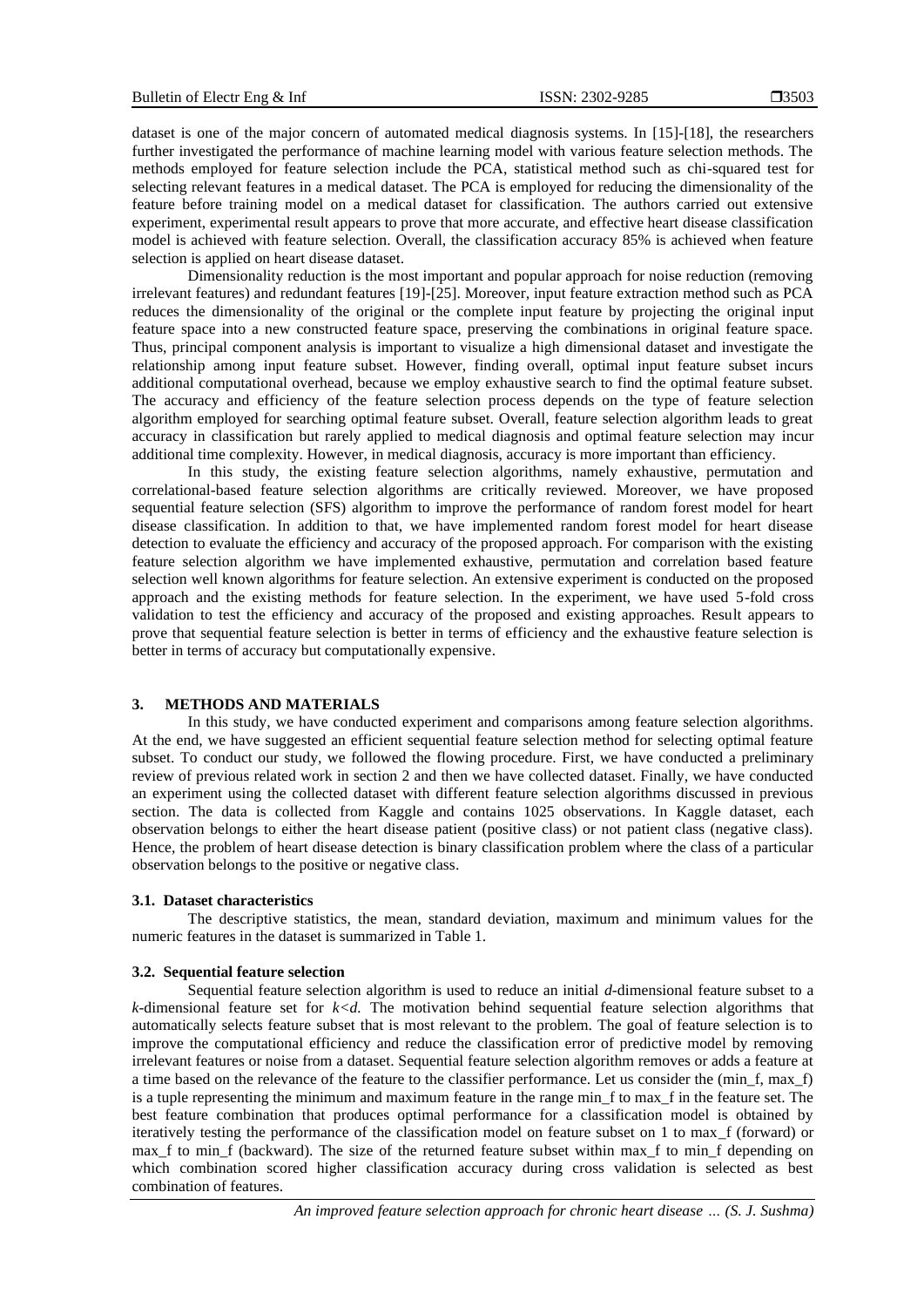|  | Table 1. Descriptive statistics for high risk factor in heart |  |  |  |  |
|--|---------------------------------------------------------------|--|--|--|--|
|  |                                                               |  |  |  |  |

| disease dataset                |        |         |       |        |  |
|--------------------------------|--------|---------|-------|--------|--|
| Feature                        | Mean   | Std.Dev | Min   | max    |  |
| Age                            | 54.43  | 9.07    | 29.00 | 77.00  |  |
| Cholesterol                    | 246.00 | 51.59   | 126.0 | 546.00 |  |
| Exercise induced angina        | 0.59   | 0.52    | 0.00  | 2.00   |  |
| Maximum heart rate achieved    | 149.11 | 23.00   | 71.00 | 202.00 |  |
| Exercise induced angina        | 0.33   | 0.47    | 0.00  | 1.00   |  |
| Resting elector cardio graphic | 1.07   | 1.17    | 0.00  | 9.20   |  |
| Cardio vascular disease        | 0.75   | 1.03    | 0.00  | 4.00   |  |
| Thalassemia                    | 2.32   | 0.62    | 0.00  | 3.00   |  |
| Fasting blood sugar            | 0.14   | 0.35    | 0.00  | 1.00   |  |
| Total resting blood pressure   | 131.61 | 17.51   | 94.00 | 200.00 |  |
| Slope                          | 1.38   | 0.61    | 0.00  | 2.00   |  |

Algorithm 1. Sequential feature selection  $I: Y = \{y_1, y_2, \ldots, y_d\}$ , original d*dimensional feature set*  $u_t: X_k = \{x_j | j = 1, 2, 3, \ldots, K, x_j \in Y\}$ , where *k=(0,1,2…..d} Begin : 1.*  $X_0 = 0 = k$ <br>2.  $X^a = ar$ *2. X <sup>a</sup>=arg max J(X <sup>k</sup> +X) where*  $\overline{X} \in X_k$ *3. 6. Xk+1=Xk+X<sup>a</sup> 4. 7. k=k+1 5. Go to Step 3 Stop if k=p, where p is a priori defined number of optimal features to be selected*

# **4. RESULTS AND DISCUSSION**

The features selecting by sequential feature selection algorithm among the 13 heart disease dataset features in the heart disease dataset are the following: The better combination of features selected by the proposed approach are as: Best combination (highest accuracy achieved: 0.971): (0, 1, 2, 4, 6, 7, 8, 9, 11, 12).

As demonstrated in the output, the classification accuracy achieved by the random forest model with the sequential feature selection algorithm is 97.1% on the heart disease detection. The features used for training the model are discussed in Table 2. The most representative features among the 13 features in the original dataset selected by the proposed method are discussed as follows. indexes, index 0 age feature index 1 sex, index 2 chest pain, index 4 cholesterol, index 6 exercise induced angina compared to rest, index 7 maximum heart rate achieved, index 8 exercise induced angina, index 9 old peak, index 11 cardio vascular disease and index 12 thalassemia. Highest classification accuracy achieved with the selected feature using the proposed sequential feature selection algorithm is 97.1% as demonstrated in Figure 1.

Table 2. Optimal features selected by sequential feature selection algorithm

| No                                                  | Feature Index            | Selected feature name                    |  |  |  |  |  |
|-----------------------------------------------------|--------------------------|------------------------------------------|--|--|--|--|--|
| 1                                                   |                          | Age                                      |  |  |  |  |  |
| 2                                                   |                          | <b>Sex</b>                               |  |  |  |  |  |
| 3                                                   | 2                        | Chest pain                               |  |  |  |  |  |
| $\overline{4}$                                      | 4                        | Cholesterol                              |  |  |  |  |  |
| 5                                                   | 6                        | Exercise induced angina relative to rest |  |  |  |  |  |
| 6                                                   |                          | Maximum heart rate achieved              |  |  |  |  |  |
| 7                                                   | 8                        | Exercise induced angina                  |  |  |  |  |  |
| 8                                                   | 9                        | Resting elector cardio graphic           |  |  |  |  |  |
| 9                                                   | 11                       | Cardio vascular disease                  |  |  |  |  |  |
| 0.95<br>0.90<br>Performance<br>0.85<br>0.80<br>0.75 |                          | Sequential feature selection (w. StdErr) |  |  |  |  |  |
|                                                     | $\overline{2}$<br>з<br>ı | 5<br>8<br>9<br>10<br>6                   |  |  |  |  |  |
|                                                     |                          | Number of Features                       |  |  |  |  |  |

Figure 1. Effects of selecting different switching under dynamic condition

Figure 1 demonstrates the performance of random forest model using sequential feature selection. As illustrated in Figure 1, 10 features among the 13 features, characterizing heart disease dataset are selected as optimal feature subset by sequential feature selection as shown in Table 1. We observe from Figure 1 that the highest accuracy is archived with 10 features. As demonstrated in Figure 1, the performance the random forest model improves with an increase in feature space. However, increasing irrelevant feature space will degrade the performance of the classification model. As shown in Figure 1, an increase in only selected features with sequential feature selection have positive effect on the performance of random forest model.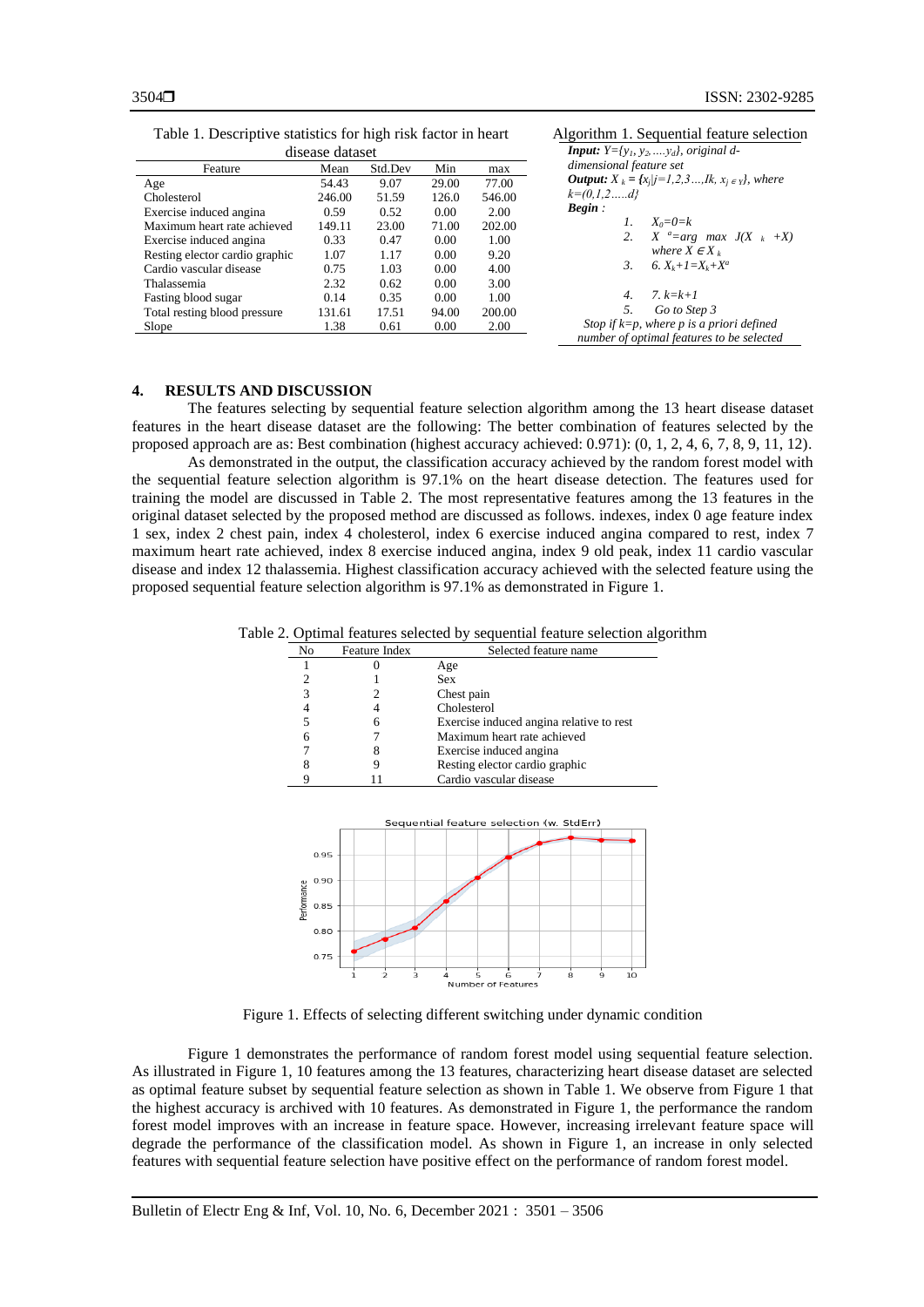#### **3505**

#### **4.1. Comparison of the proposed and existing feature selection algorithms**

Our first experiment demonstrated the sequential feature selection algorithm. The second experiment-demonstrated permutation based feature selection algorithm and the third experiment is conducted on the exhaustive feature selection algorithm. Experimental results on the three feature selection algorithm appears to prove that the exhaustive feature selection algorithm is time consuming, computationally costly but performs well on selecting optimal features set. The sequential feature selection algorithm has lower computational overhead as compared to the exhaustive feature selection algorithm. The optimal feature selected by sequential, exhaustive, permutation and correlation based feature selection is summarized in Table 3.

Table 3. Optimal features selected by sequential feature selection algorithm

| Feature selection algorithm | Time cost | Selected features                 | Performance |
|-----------------------------|-----------|-----------------------------------|-------------|
| Sequential                  | 146 Sec   | (0, 1, 2, 4, 6, 7, 8, 9, 11, 12)  | 97.1%       |
| Permutation based           | $100$ Sec | (0, 1, 2, 5, 6, 8, 9, 10, 11, 12) | 94.3%       |
| Correlation based           | 76 Sec    | (1, 2, 3, 4, 6, 7, 8, 9, 11, 12)  | 94.1%       |
| Exhaustive                  | 349 Sec   | (0, 1, 2, 6, 7, 8, 9, 11, 12)     | 94%         |

As we observe in Table 3, the permutation based feature selection algorithm removes irrelevant features as compared to the sequential feature selection and exhaustive feature selection algorithm. However, the model does not perform well as compared to the sequential and exhaustive feature selection algorithm. We also realize that different feature selection algorithms find different features set as optimal features. To measure the goodness of these algorithms we evaluate the mean fold score with different feature selection algorithms, namely the sequential, exhaustive, correlation and permutation based feature selection. The performance is higher for sequential feature selection method as compared to exhaustive, permutation and correlation based feature selection method.

# **5. CONCLUSION**

In this study, we have proposed sequential feature selection algorithm for feature selection. Moreover, we have studied different types of feature selection algorithms along with their practical 23 implementations. The goal of the proposed sequential feature selection algorithm is to improve model performance for machine learning classifier. We have implemented a number of feature selection algorithms such as permutation based, exhaustive and correlation based feature selection method and compared with the proposed algorithm. We employed random forest model to test the proposed algorithm on heart disease classification. We employed real world Pima Indian heart disease dataset for evaluating the performance of the proposed and exiting feature selection methods. The exhaustive features selection algorithm produces better performance result. However, the computational time is higher for the exhaustive feature selection algorithm as compared with sequential feature selection algorithm. Exhaustive algorithm has advantage of fitting to specific machine learning algorithm. The sequential feature selection algorithm is preferred for large datasets. Moreover, the computational time complexity for sequential feature selection algorithm is less as compared to the exhaustive feature selection algorithm. We have conducted experiment on random forest model for testing the performance of selected feature subset.

As a future work, we recommend the researchers to extend this work by using different feature selection algorithms such as filter based feature selection algorithm and compare performance results with the current work to optimize the model to more robust and effective level. Moreover, we recommend researchers to conduct empirical study with the existing feature selection algorithms with different high dimensional high input space datasets such as text dataset.

#### **ACKNOWLEDGEMENTS**

I would like to express my special thanks of gratitude to my wife Aster Belay who helped me a lot in typesetting and writing this manuscript.

#### **REFERENCES**

- [1] G. Nguyen *et al.,* "Machine Learning and Deep Learning frameworks and libraries for large-scale data mining: a survey," *Artif Intell Rev.*, vol. 52, no. 1, pp. 77-124, 2019, doi: https://doi.org/10.1007/s10462-018-09679-z.
- [2] Z. M. Yusof, Md. M. Billah, K. Kadir, N. Armanina, N. Hidayah and H. Nasir*,* "Design and fabrication of costeffective heart rate pulse monitoring sensor system," *TELKOMNIKA Telecommunication, Computing, Electronics and Control*, vol. 17, no. 5, pp. 2497-2504, 2019, doi: 10.12928/TELKOMNIKA.v17i5.9926.